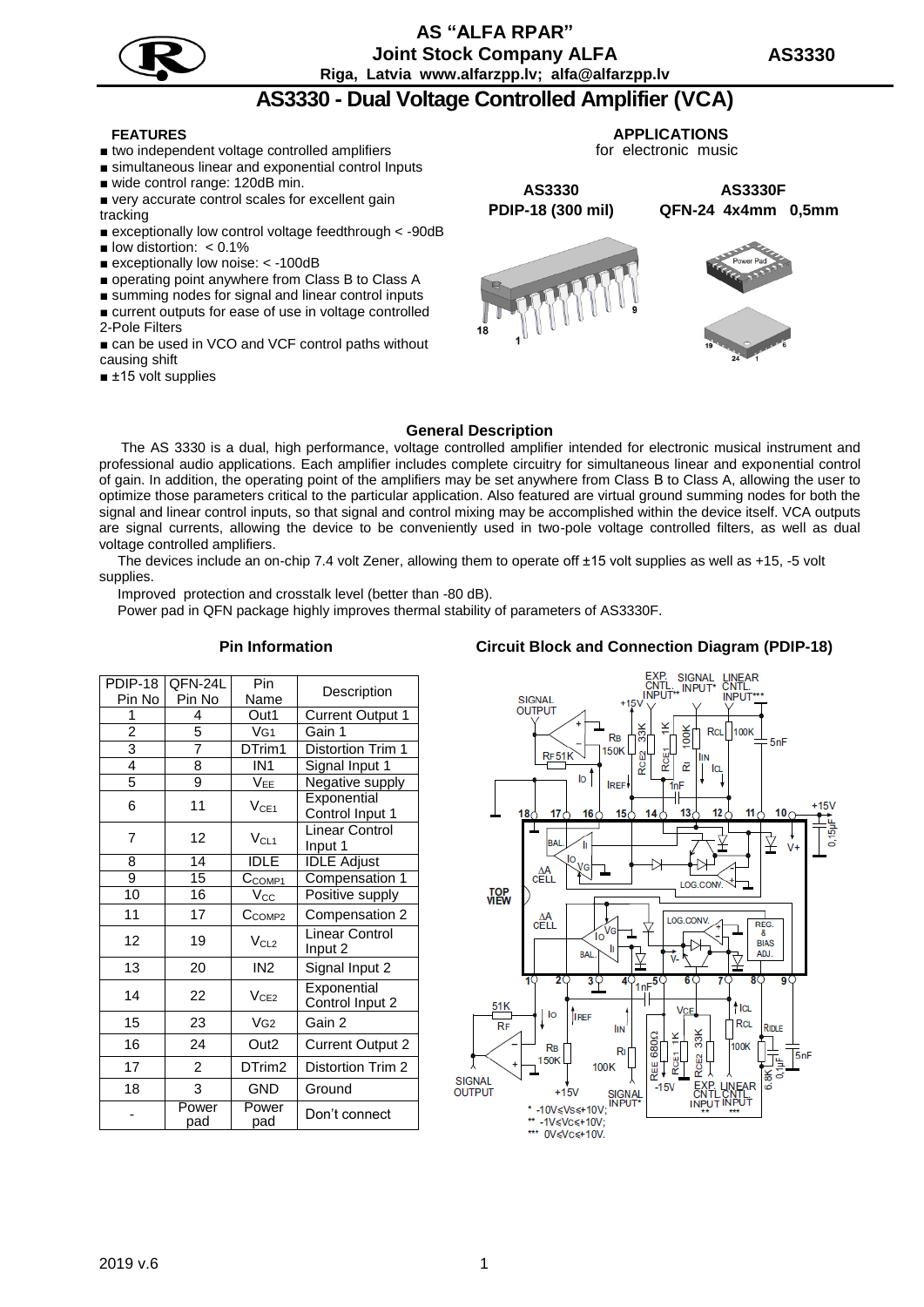

### **Absolute Maximum Ratings**

| Voltage between $V_{CC}$ and $V_{EE}$ pins   | $+22V, -0.5V$                         |
|----------------------------------------------|---------------------------------------|
| Voltage between V <sub>cc</sub> and GND pins | $+18V, -0.5V$                         |
| Voltage between V <sub>EE</sub> and GND pins | $-6V, -0.5V$                          |
| Voltage between Output and Distortion Trim   |                                       |
| and GND pins                                 | $+18V, -0.5V$                         |
| Voltage between all other pins and GND pin   | ±6V                                   |
| Current through any pin                      | ±40mA                                 |
| Storage temperature range                    | $-55^{\circ}$ C to +150 $^{\circ}$ C  |
| Operating temperature range                  | - 25 $^{\circ}$ C to +75 $^{\circ}$ C |
|                                              |                                       |

### **Electrical Characteristics**

|  |  | $V_{CC}$ =+15V, Vee= -15V, T <sub>A</sub> = 25°C |  |
|--|--|--------------------------------------------------|--|
|--|--|--------------------------------------------------|--|

| N <sub>2</sub> | Parameter, symbol                                       | <b>Conditions</b>                         | Class $(8^*)$ | Min            | <b>Typ</b> | <b>Max</b>              | <b>Units</b>      |
|----------------|---------------------------------------------------------|-------------------------------------------|---------------|----------------|------------|-------------------------|-------------------|
| 1.             | Linear Control Scale Error (1*)                         | $0 <$ Icl < 100 uA $(7^*)$                |               | $\Omega$       |            | 1.5                     | $\%$ /V           |
| 2.             | <b>Linear Control Range</b>                             |                                           |               | $-125$         |            |                         | dB                |
| 3.             | Exponential Control Scale Error (1*)                    |                                           |               | 0              |            | 1.0                     | dB                |
| 4.             | <b>Exponential Control Scale Sensitivity</b>            |                                           |               | 2.80           |            | 3.2                     | mV/dB             |
| 5.             | Exponential Control Range(6*)                           |                                           |               | $-125$         |            |                         | dB                |
| 6.             | Peak Cell Current                                       | input plus output                         | Class A       | 0.8            |            | 1.8                     | mA                |
|                |                                                         |                                           | Class B       | 0.7            |            | 1.2                     | mA                |
| 7.             | Cell Current Gain                                       | $Vg=0$ , $ cl = 100uA$                    |               | 0.83           |            | 1.2                     |                   |
|                |                                                         |                                           |               | 0.7            |            | 1.2                     |                   |
| 8.             | Output Voltage Compliance                               | Icl=Iref                                  |               | $-0.3$         |            | 13                      | $\overline{\vee}$ |
|                |                                                         | Gain Deviation < 5%                       |               |                |            |                         |                   |
| 9.             | Untrimmed Control Feedthrough                           |                                           | Class A       | $-5$           |            | $\overline{5}$          | μA                |
|                | Lin $(2^*)$                                             |                                           | Class B       | $-0.8$         |            | 0.8                     | μA                |
| 10.            | Untrimmed Control Feedthrough                           |                                           | Class A       | $-5$           |            | 5                       | μA                |
|                | $Exp(2^*)$                                              |                                           | Class B       | $-0.8$         |            | 0.8                     | μA                |
| 11.            | <b>Idle Current</b>                                     | $B$ Ridle = 767K                          | Class B       | 0.8            |            | 1.2                     | μA                |
|                |                                                         | A Ridle = $68K$                           | Class A       | 80             |            | 120                     | μA                |
| 12.            | Signal Control Input Offset Voltage                     |                                           |               | $-15$          |            | 5                       | mV                |
| 13.            | Linear Control Input Offset Voltage                     |                                           |               | $-7$           |            | 15                      | mV                |
| 14.            | <b>Exponential Control Input Current</b><br>$(7^*)$     | $ cl = 100 \mu A$                         |               | $-1.3$         |            | 1.3                     | μA                |
| 15.            | Internal Bias Current at Linear                         |                                           | Class A       | 50             |            | 280                     | nA                |
|                | Control Input (5*)                                      |                                           | Class B       | 25             |            | 280                     | nA                |
| 16.            | Internal Bias Current at Signal                         |                                           | Class A       | $\overline{0}$ |            | 280                     | nA                |
|                | Control Input (5*)                                      |                                           | Class B       | $\mathbf 0$    |            | 280                     | nA                |
| 17.            | <b>Positive Supply Current</b>                          | Vcc=+15V, Vee=-15V                        | Class A       | 1.5            |            | 2.5                     | mA                |
|                |                                                         |                                           | Class B       | 0.8            |            | 2.1                     | mA                |
| 18.            | Supply Current in Negative Supply<br>Voltage Range (3*) | Vcc= +9V, Vee= -18V<br>$Ree = 680\Omega$  |               |                |            |                         |                   |
|                | Icc                                                     |                                           |               | 1.3            |            | 3                       | mA                |
|                | lee                                                     |                                           |               | 13             |            | 20                      | mA                |
| 19.            | Supply Current in Positive Supply<br>Voltage Range      | Vcc=+18V, Vee= -4.5V<br>$Ree = 680\Omega$ |               |                |            |                         |                   |
|                | Icc                                                     |                                           |               | 0.5            |            | $\overline{\mathbf{c}}$ | mA                |
|                | lee                                                     |                                           |               | 1.2            |            | 5                       | mA                |
|                |                                                         |                                           |               |                |            |                         |                   |

Note 1. From current gain of +20dB to -80dB.Max cell current is less than 100uA.

Note 2. Current gain varies from unity to attenuation 110dB.

Note 3. Current limiting resistor required for negative voltages greater than -6 volts.

Note 4. Class B is defined at an idle current of 1uA±0.2 uA; Class A is at an idle current of 100uA±20uA.

Note 5. In absolute value (ABS).

Note 6. Specified with Control Voltage 13V or 10V with Rce = 25K

Note 7. Icl - linear control input current

Note 8. Not specified class – Class A